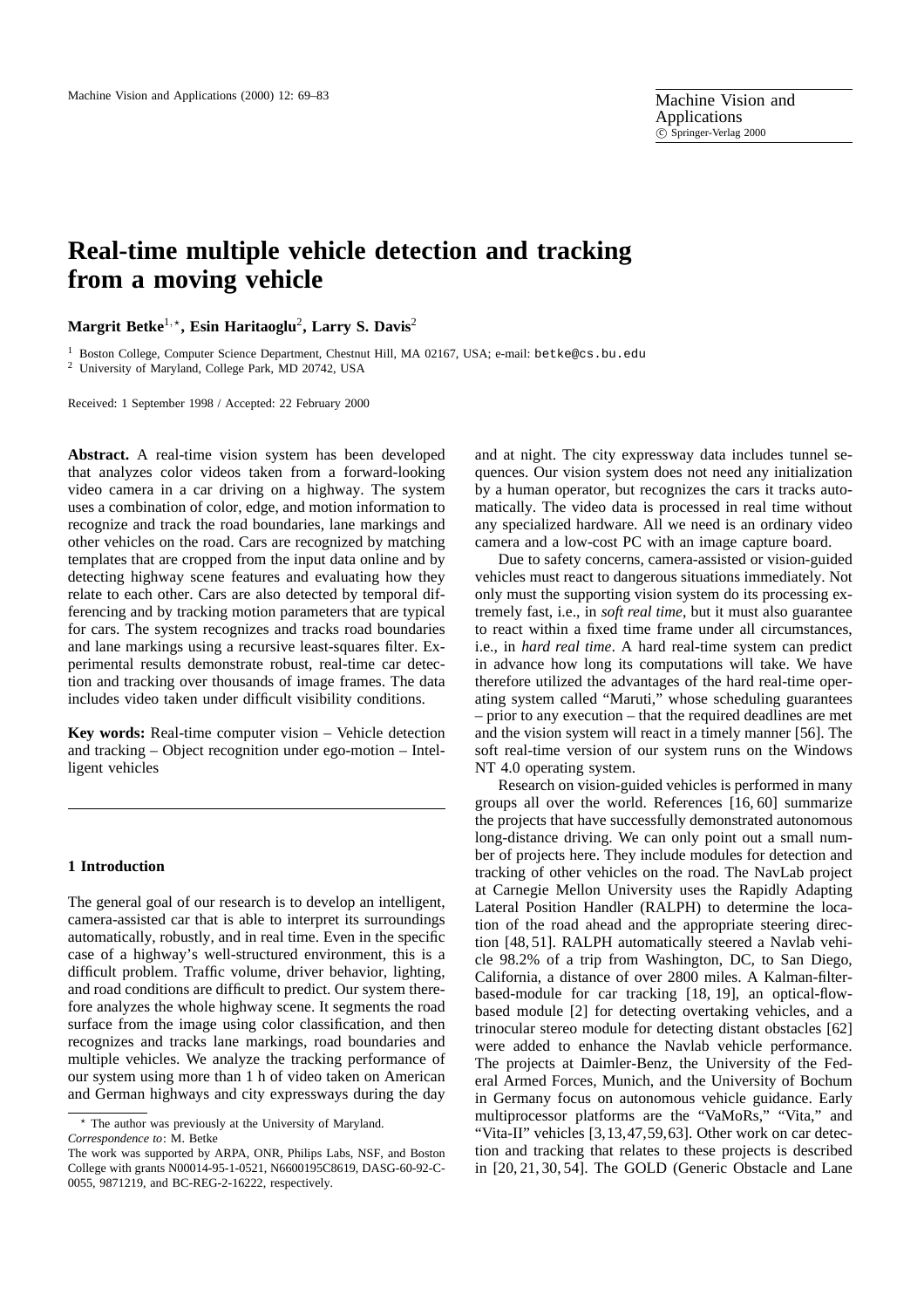Detection) system is a stereo-vision-based massively parallel architecture designed for the MOB-LAB and Argo vehicles at the University of Parma [4, 5, 15, 16].

Other approaches for recognizing and/or tracking cars from a moving camera are, for example, given in [1, 27, 29, 37, 38, 42–45, 49, 50, 58, 61] and for road detection and following in [14, 17, 22, 26, 31, 34, 39, 40, 53]. Our earlier work was published in [6, 7, 10]. Related problems are lane transition [36], autonomous convoy driving [25, 57] and traffic monitoring using a stationary camera [11, 12, 23, 28, 35, 41]. A collection of articles on vision-based vehicle guidance can be found in [46].

System reliability is required for reduced visibility conditions that are due to rainy or snowy weather, tunnels and underpasses, and driving at night, dusk and dawn. Changes in road appearance due to weather conditions have been addressed for a stationary vision system that detects and tracks vehicles by Rojas and Crisman [55]. Pomerleau [52] describes how visibility estimates lead to reliable lane tracking from a moving vehicle.

Hansson et al. [32] have developed a non-vision-based, distributed real-time architecture for vehicle applications that incorporates both hard and soft real-time processing.

#### **2 Vision system overview**

Given an input of a video sequence taken from a moving car, vision system outputs an online description of road parameters, and locations and sizes of other vehicles in the images. This description is then used to estimate the positions of the vehicles in the environment and their distances from the camera-assisted car. The vision system contains four main components: the car detector, road detector, tracker, and process coordinator (see Fig. 1). Once the car detector recognizes a potential car in an image, the process coordinator creates a tracking process for each potential car and provides the tracker with information about the size and location of the potential car. For each tracking process, the tracker analyzes the history of the tracked areas in the previous image frames and determines how likely it is that the area in the current image contains a car. If it contains a car with high probability, the tracker outputs the location and size of the hypothesized car in the image. If the tracked image area contains a car with very low probability, the process terminates. This dynamic creation and termination of tracking processes optimizes the amount of computational resources spent.

#### **3 The hard real-time system**

The ultimate goal of our vision system is to provide a car control system with a sufficient analysis of its changing environment, so that it can react to a dangerous situation immediately. Whenever a physical system like a car control system depends on complicated computations, as are carried out by our vision system, the timing constraints on these computations become important. A "hard real-time system" guarantees – prior to any execution – that the system will react in a timely manner. In order to provide such a guarantee, a hard real-time system analyzes the timing and resource requirements of each computation task. The temporal



**Fig. 1.** The real-time vision system

correctness of the system is ensured if a feasible schedule can be constructed. The scheduler has explicit control over when a task is dispatched.

Our vision system utilizes the hard real-time system Maruti [56]. Maruti is a "dynamic hard real-time system" that can handle on-line requests. It either schedules and executes them if the resources needed are available, or rejects them. We implemented the processing of each image frame as a periodic task consisting of several subtasks (e.g., distant car detection, car tracking). Since Maruti is also a "reactive system," it allows switching tasks on-line. For example, our system could switch from the usual cyclic execution to a different operational mode. This supports our ultimate goal of improving traffic safety: The car control system could react within a guaranteed time frame to an on-line warning by the vision system which may have recognized a dangerous situation.

The Maruti programming language is a high-level language based on C, with additional constructs for timing and resource specifications. Our programs are developed in the Maruti virtual runtime environment within UNIX. The hard real-time platform of our vision system runs on a PC.

#### **4 Vehicle detection and tracking**

The input data of the vision system consists of image sequences taken from a camera mounted inside our car, just behind the windshield. The images show the environment in front of the car – the road, other cars, bridges, and trees next to the road. The primary task of the system is to distinguish the cars from other stationary and moving objects in the images and recognize them as cars. This is a challenging task, because the continuously changing landscape along the road and the various lighting conditions that depend on the time of day and weather are not known in advance. Recognition of vehicles that suddenly enter the scene is difficult. Cars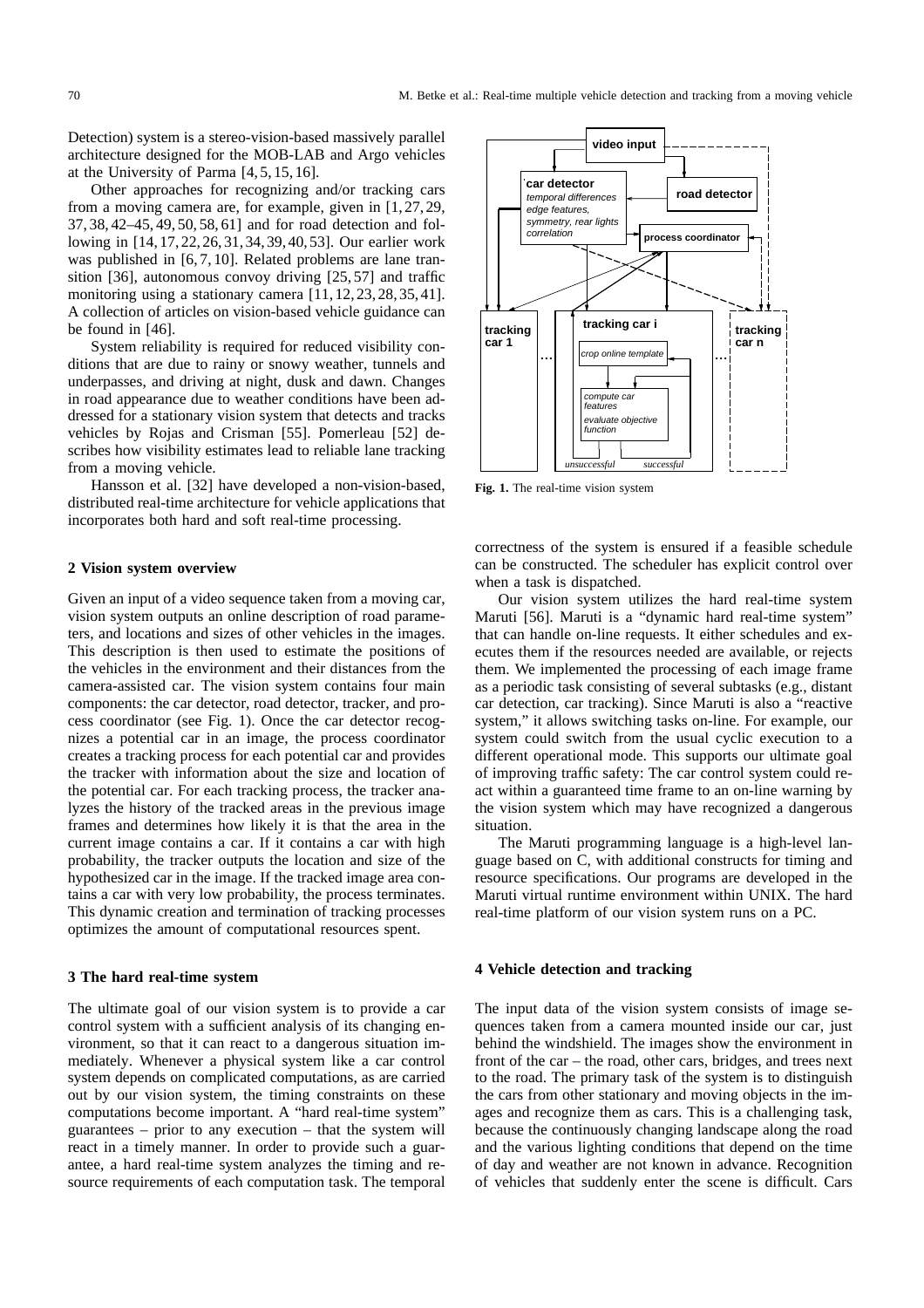

**Fig. 2. a** A passing car is detected by image differencing. **b** Two model images

and trucks come into view with very different speeds, sizes, and appearances.

First we describe how passing vehicles are recognized by an analysis of the motion information provided by multiple consecutive image frames. Then we describe how vehicles in the far distance, which usually show very little relative motion between themselves and the camera-assisted car, can be recognized by an adaptive feature-based method. Immediate recognition from one or two images, however, is very difficult and only works robustly under cooperative conditions (e.g., enough brightness contrast between vehicles and background). Therefore, if an object cannot be recognized immediately, our system evaluates several image frames and employs its tracking capabilities to recognize vehicles.

# *4.1 Recognizing passing cars*

When other cars pass the camera-assisted car, they are usually nearby and therefore cover large portions of the image frames. They cause large brightness changes in such image portions over small numbers of frames. We can exploit these facts to detect and recognize passing cars. The image in Fig. 2a illustrates the brightness difference caused by a passing car.

Large brightness changes over small numbers of frames are detected by differencing the current image frame  $j$  from an earlier frame  $k$  and checking if the sum of the absolute brightness differences exceeds a threshold in an appropriate region of the image. Region R of image sequence  $I(x, y)$  in frame  $j$  is hypothesized to contain a passing car if

$$
\sum_{x,y \in R} |I_j(x,y) - I_{j-k}(x,y)| > \theta,
$$

where  $\theta$  is a fixed threshold.

The car motion from one image to the next is approximated by a shift of  $i/d$  pixels, where d is the number of frames since the car has been detected, and  $i$  is a constant that depends on the frame rate. (For a car that passes the camera-assisted car from the left, for example, the shift is up and right, decreasing from frame to frame.)

If large brightness changes are detected in consecutive images, a gray-scale template  $T$  of a size corresponding to the hypothesized size of the passing car is created from a model image  $M$  using the method described in [8,9]. It is correlated with the image region  $R$  that is hypothesized to contain a passing car. The normalized sample correlation coefficient  $r$  is used as a measure of how well region  $R$  and



**Fig. 3.** An example of an image with distant cars and its thresholded edge map

template image  $T$  correlate or match:

$$
r =
$$
  
\n
$$
\frac{p_T \sum_{x,y} R(x,y)T(x,y) - (\sum_{x,y} R(x,y)) (\sum_{x,y} T(x,y))}{\sqrt{p_T \sum_{x,y} R(x,y)^2 - (\sum_{x,y} R(x,y))^{2}}}
$$
  
\n
$$
\times \frac{1}{\sqrt{p_T \sum_{x,y} T(x,y)^2 - (\sum_{x,y} T(x,y))^{2}}},
$$

where  $p_T$  is the number of pixels in the template image T that have nonzero brightness values. The normalized correlation coefficient is dimensionless, and  $|r| \leq 1$ . Region R and template T are perfectly correlated if  $r = 1$ . A high correlation coefficient verifies that a passing car is detected. The model image  $M$  is chosen from a set of models that contains images of the rear of different kinds of vehicles. The average gray-scale value in region  $R$  determines which model  $M$  is transformed into template  $T$  (see Fig. 2b). Sometimes the correlation coefficient is too low to be meaningful, even if a car is actually found (e.g.,  $r \leq 0.2$ ). In this case, we do not base a recognition decision on just one image, but instead use the results for subsequent images, as described in the next sections.

#### *4.2 Recognizing distant cars*

Cars that are being approached by the camera-assisted car usually appear in the far distance as rectangular objects. Generally, there is very little relative motion between such cars and the camera-assisted car. Therefore, any method based only on differencing image frames will fail to detect these cars. Therefore, we use a *feature-based* method to detect distant cars. We look for rectangular objects by evaluating horizontal and vertical edges in the images (Fig. 3). The horizontal edge map  $H(x, y, t)$  and the vertical edge map  $V(x, y, t)$  are defined by a finite-difference approximation of the brightness gradient. Since the edges along the top and bottom of the rear of a car are more pronounced in our data, we use different thresholds for horizontal and vertical edges (the threshold ratio is 7:5).

Due to our real-time constraints, our recognition algorithm consists of two processes, a coarse and a refined search. The refined search is employed only for small regions of the edge map, while the coarse search is used over the whole image frame. The coarse search determines if the refined search is necessary. It searches the thresholded edge maps for prominent (i.e., long, uninterrupted) edges. Whenever such edges are found in some image region, the refined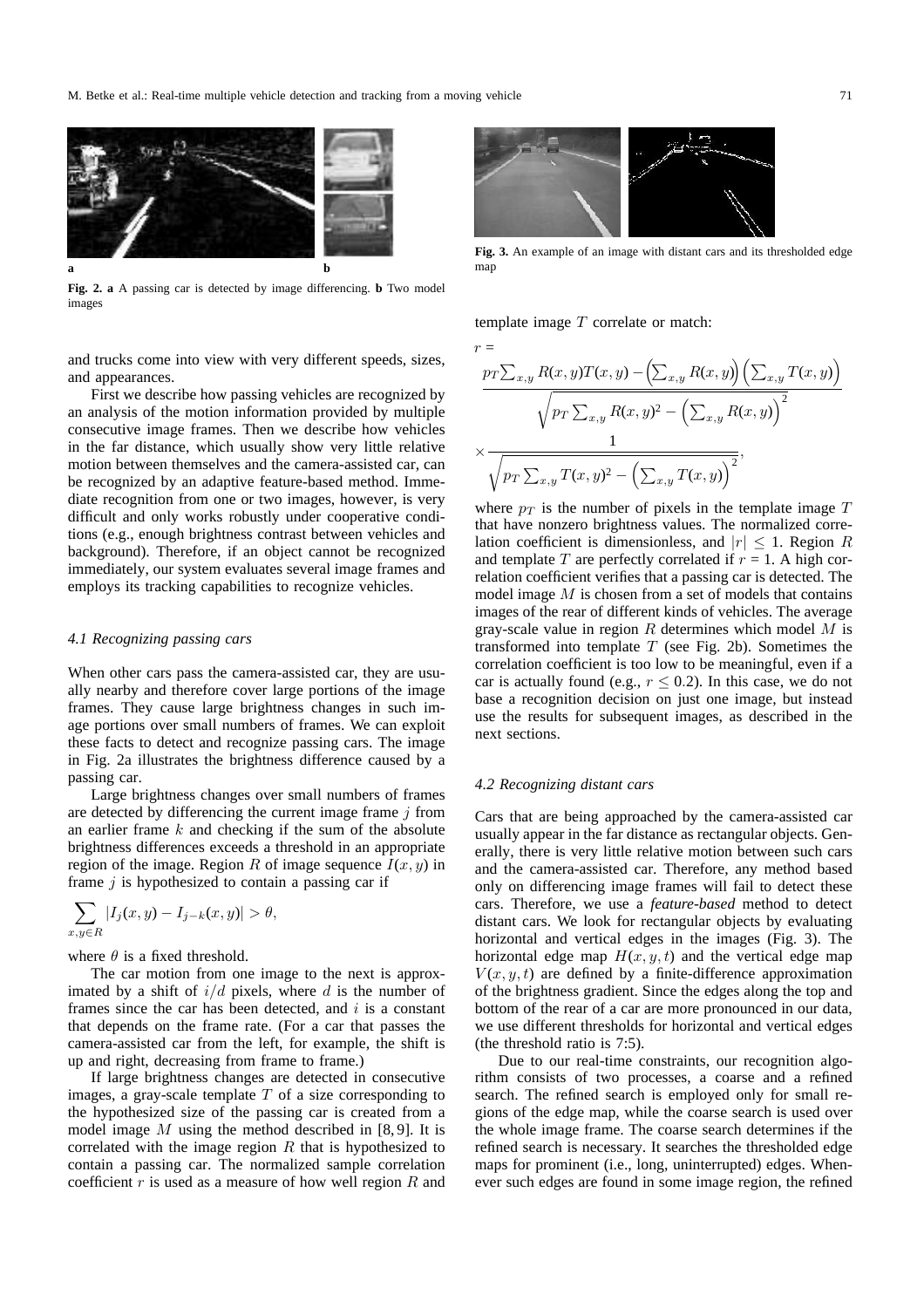search process is started in that region. Since the coarse search takes a substantial amount of time (because it processes the whole image frame), it is only called every 10th frame.

In the refined search, the vertical and horizontal projection vectors **v** and **w** of the horizontal and vertical edges H and  $V$  in the region are computed as follows:

$$
\mathbf{v} = (v_1, \dots, v_m, t) = \left( \sum_{i=1}^m H(x_i, y_1, t), \dots, \sum_{i=1}^m H(x_i, y_n, t), t \right),
$$

$$
\mathbf{w} = (w_1, \dots, w_n, t) = \left( \sum_{j=1}^n V(x_1, y_j, t), \dots, \sum_{j=1}^n V(x_m, y_j, t), t \right).
$$

Figure 4 illustrates the horizontal and vertical edge maps H and V and their projection vectors **v** and **w**. A large value for  $v_i$  indicates pronounced horizontal edges along  $H(x, y_i, t)$ . A large value for  $w_i$  indicates pronounced vertical edges along  $V(x_i, y, t)$ . The threshold for selecting large projection values is half of the largest projection value in each direction;  $\theta_{\mathbf{v}} = \frac{1}{2} \max\{v_i | 1 \leq i \leq m\}, \ \theta_{\mathbf{w}} = \frac{1}{2} \max\{w_j | 1 \leq j \leq m\}$  $n$ }. The projection vector of the vertical edges is searched starting from the left and also from the right until a vector entry is found that lies above the threshold in both cases. The positions of these entries determine the positions of the left and right sides of the potential object. Similarly, the projection vector of the horizonal edges is searched starting from the top and from the bottom until a vector entry is found that lies above the threshold in both cases. The positions of these entries determine the positions of the top and bottom sides of the potential object.

To verify that the potential object is a car, an objective function is evaluated as follows. First, the aspect ratio of the horizontal and vertical sides of the potential object is computed to check if it is close enough to 1 to imply that a car is detected. Then the car template is correlated with the potential object marked by the four corner points in the image. If the correlation yields a high value, the object is recognized as a car. The system outputs the fact that a car is detected, its location in the image, and its size.

#### *4.3 Recognition by tracking*

The previous sections described methods for recognizing cars from single images or image pairs. If an object cannot be recognized from one or two images immediately, our system evaluates several more consecutive image frames and employs its tracking capabilities to recognize vehicles.

The process coordinator creates a separate tracking process for each potential car (see Fig. 1). It uses the initial parameters for the position and size of the potential car that are determined by the car detector and ensures that no other



**Fig. 4. a** An image with its marked search region. **b** The edge map of the image. **c** The horizontal edge map H of the image (enlarged). The *column on the right* displays the vertical projection values **v** of the horizontal edges computed for the search region marked in **a**. **d** The vertical edge map V (enlarged). The *row at the bottom* displays the horizontal projection vector **w**. **e** Thresholding the projection values yields the outline of the potential car. **f** A car template of the hypothesized size is overlaid on the image region shown in **e**; the correlation coefficient is 0.74

process is tracking the same image area. The tracker creates a "tracking window" that contains the potential car and is used to evaluate edge maps, features and templates in subsequent image frames. The position and size of the tracking window in subsequent frames is determined by a simple recursive filter: the tracking window in the current frame is the window that contains the potential car found in the previous frame plus a boundary that surrounds the car. The size of this boundary is determined adaptively. The outline of the potential car within the current tracking window is computed by the refined feature search described in Sect. 4.2. As a next step, a template of a size that corresponds to the hypothesized size of the vehicle is created from a stored model image as described in Sect. 4.1. The template is correlated with the image region that is hypothesized to contain the vehicle (see Fig. 4f). If the normalized correlation of the image region and the template is high and typical vehicle motion and feature parameters are found, it is inferred that a vehicle is detected. Note that the normalized correlation coefficient is invariant to constant scale factors in brightness and can therefore adapt to the lighting conditions of a particular image frame. The model images shown in Sect. 4.1 are only used to create car templates on line as long as the tracked object is not yet recognized to be a vehicle; otherwise, the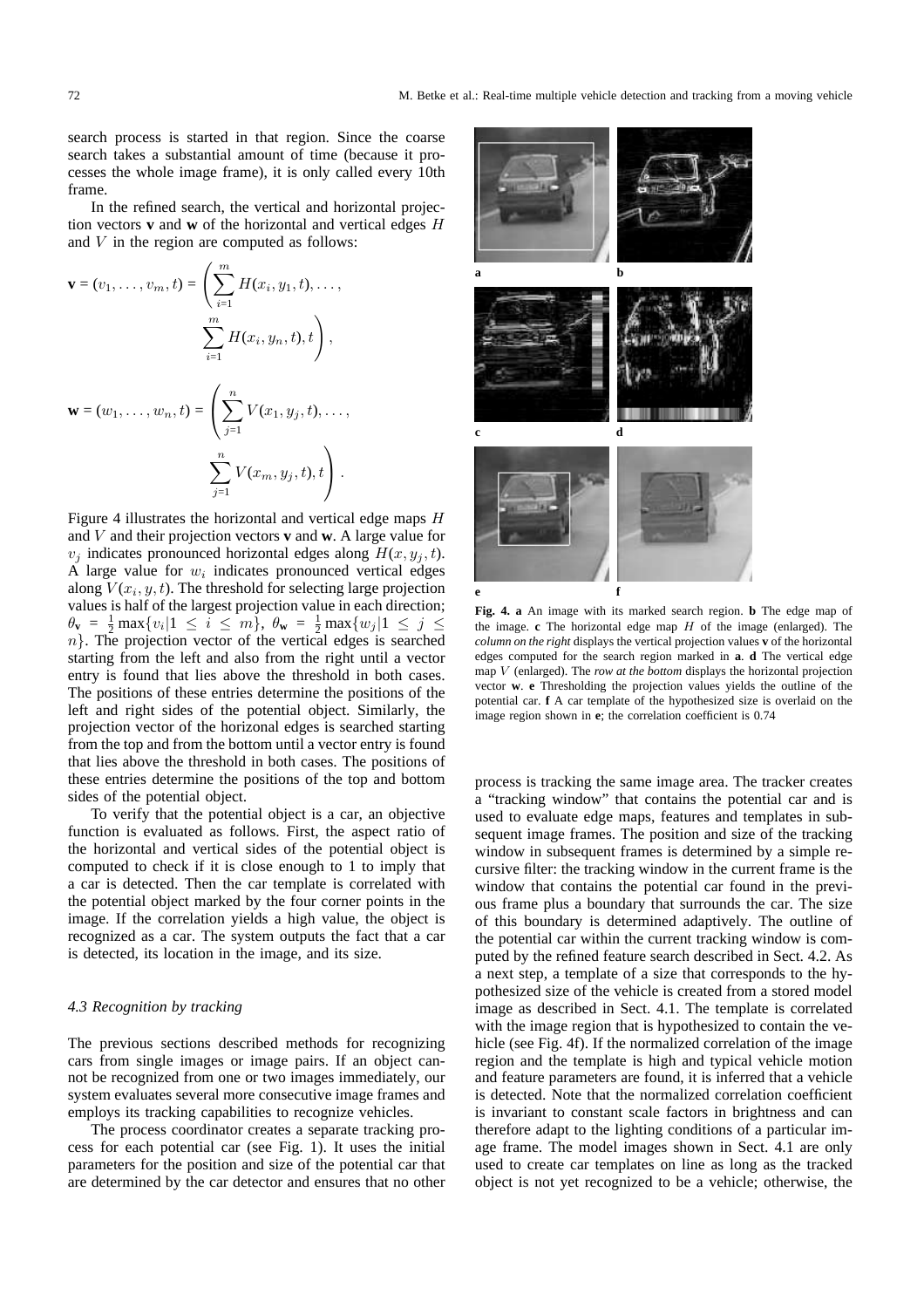M. Betke et al.: Real-time multiple vehicle detection and tracking from a moving vehicle 73



**Fig. 5.** In the first row, the left and right corners of the car are found in the same position due to the low contrast between the sides of the car and background (*first image*). The vertical edge map resulting from this low contrast is shown in the second image. Significant horizontal edges (the horizontal edge map is shown in third image) are found to the left of the corners and the window is shifted to the left (*fourth image*). In the second row, the window shift compensates for a 10-pixel downward motion of the camera due to uneven pavement. In the third row, the car passed underneath a bridge, and the tracking process is slowly "recovering." The tracking window no longer contains the whole car, and its vertical edge map is therefore incomplete (*second image*). However, significant horizontal edges (*third image*) are found to the left of the corners and the window is shifted to the left. In the last row, a passing car is tracked incompletely. First its bottom corners are adjusted, then its left side

model is created on line by cropping the currently tracked vehicle.

# 4.3.1 Online model creation

The outline of the vehicle found defines the boundary of the image region that is cropped from the scene. This cropped region is then used as the model vehicle image, from which templates are created that are matched with subsequent images. The templates created from such a model usually correlate extremely well (e.g., 90%), even if their sizes substantially differ from the cropped model, and even after some image frames have passed since the model was created. As long as these templates yield high correlation coefficients, the vehicle is tracked correctly with high probability. As soon as a template yields a low correlation coefficient, it can be deduced automatically that the outline of the vehicle is not found correctly. Then the evaluation of subsequent frames either recovers the correct vehicle boundaries or terminates the tracking process.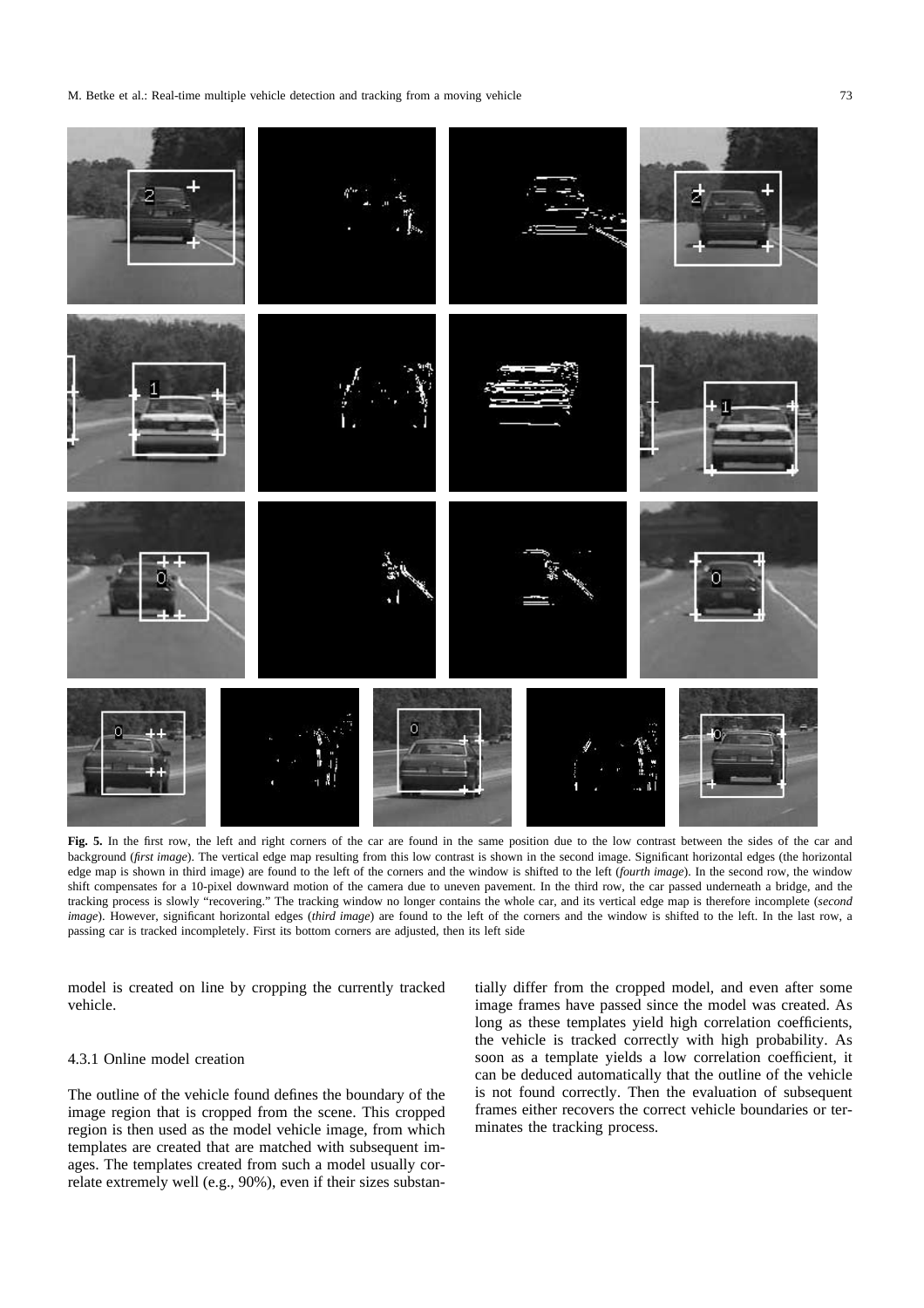# 4.3.2 Symmetry check

In addition to correlating the tracked image portion with a previously stored or cropped template, the system also checks for the portion's left-right symmetry by correlating its left and right image halves. Highly symmetric image portions with typical vehicle features indicate that a vehicle is tracked correctly.

#### 4.3.3 Objective function

In each frame, the objective function evaluates how likely it is that the object tracked is a car. It checks the "credit and penalty values" associated with each process. Credit and penalty values are assigned depending on the aspect ratio, size, and, if applicable, correlation for the tracking window of the process. For example, if the normalized correlation coefficient is larger than 0.6 for a car template of  $> 30 \times 30$ pixels, ten credits are added to the accumulated credit of the process, and the accumulated penalty of the process is set to zero. If the normalized correlation coefficient for a process is negative, the penalty associated with this process is increased by five units. Aspect ratios between 0.7 and 1.4 are considered to be potential aspect ratios of cars; one to three credits are added to the accumulated credit of the process (the number increases with the template size). If the accumulated credit is above a threshold (ten units) and exceeds the penalty, it is decided that the tracked object is a car. These values for the credit and penalty assignments seem somewhat ad hoc, but their selection was driven by careful experimental analysis. Examples of accumulated credits and penalties are given in the next section in Fig. 10.

A tracked car is no longer recognized if the penalty exceeds the credit by a certain amount (three units). The tracking process then terminates. A process also terminates if not enough significant edges are found within the tracking window for several consecutive frames. This ensures that a window that tracks a distant car does not "drift away" from the car and start tracking something else.

The process coordinator ensures that two tracking processes do not track objects that are too close to each other in the image. This may happen if a car passes another car and eventually occludes it. In this case, the process coordinator terminates one of these processes.

Processes that track unrecognized objects terminate themselves if the objective function yields low values for several consecutive image frames. This ensures that oncoming traffic or objects that appear on the side of the road, such as traffic signs, are not falsely recognized and tracked as cars (see, for example, process 0 in frame 4 in Fig. 9).

#### 4.3.4 Adaptive window adjustments

An adaptive window adjustment is necessary if – after a vehicle has been recognized and tracked for a while – its correct current outline is not found. This may happen, for example, if the rear window of the car is mistaken to be the whole rear of the car, because the car bottom is not contained in the current tracking window (the camera may have moved up abruptly). Such a situation can be determined easily by searching along the extended left and right side of the car for significant vertical edges. In particular, the pixel values in the vertical edge map that lie between the left bottom corner of the car and the left bottom border of the window, and the right bottom corner of the car and the right bottom border of the window, are summed and compared with the corresponding sum on the top. If the sum on the bottom is significantly larger than the sum on the top, the window is shifted towards the bottom (it still includes the top side of the car). Similarly, if the aspect ratio is too small, the correct positions of the car sides are found by searching along the extended top and bottom of the car for significant horizontal edges, as illustrated in Fig. 5.

The window adjustments are useful for capturing the outline of a vehicle, even if the feature search encounters thresholding problems due to low contrast between the vehicle and its environment. The method supports recognition of passing cars that are not fully contained within the tracking window, and it compensates for the up and down motion of the camera due to uneven pavement. Finally, it ensures that the tracker does not lose a car even if the road curves.

Detecting the rear lights of a tracked object, as described in the following paragraph, provides additional information that the system uses to identify the object as a vehicle. This is benefical in particular for reduced visibility driving, e.g. in a tunnel, at night, or in snowy conditions.

#### *4.4 Rear-light detection*

The rear-light detection algorithm searches for bright spots in image regions that are most likely to contain rear lights, in particular, the middle 3/5 and near the sides of the tracking windows. To reduce the search time, only the red component of each image frame is analyzed, which is sufficient for rearlight detection.

The algorithm detects the rear lights by looking for a pair of bright pixel regions in the tracking window that exceeds a certain threshold. To find this pair of lights and the centroid of each light, the algorithm exploits the symmetry of the rear lights with respect to the vertical axis of the tracking window. It can therefore eliminate false rear-light candidates that are due to other effects, such as specular reflections or lights in the background.

For windows that track cars at less than 10 m distance, a threshold that is very close to the brightest possible value 255, e.g. 250, is used, because at such small distances bright rear lights cause "blooming effects" in CCD cameras, especially in poorly lit highway scenes, at night or in tunnels. For smaller tracking windows that contain cars at more than 10 m distance, a lower threshold of 200 was chosen experimentally.

Note that we cannot distinguish rear-light and rear-breaklight detection, because the position of the rear lights and the rear break lights on a car need not be separated in the US. This means that our algorithm finds either rear lights (if turned on) or rear break lights (when used). Figures 11 and 12 illustrate rear-light detection results for typical scenes.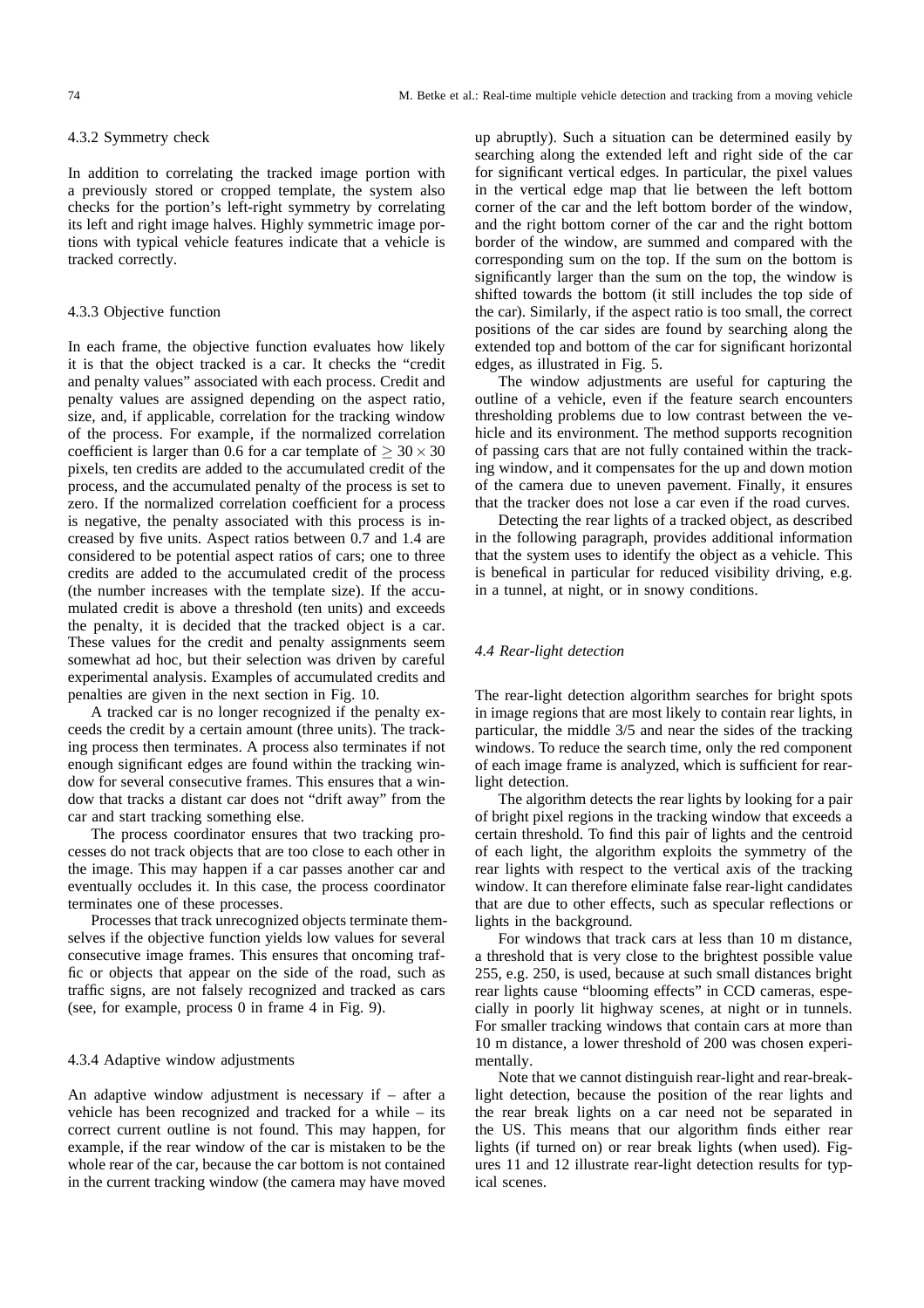# *4.5 Distance estimation*

The perspective projection equations for a pinhole camera model are used to obtain distance estimates. The coordinate origin of the 3D world coordinate system is placed at the pinhole, the  $X$ - and  $Y$ -coordinate axes are parallel to the image coordinate axes  $x$  and  $y$ , and the  $Z$ -axis is placed along the optical axis. Highway lanes usually have negligible slopes along the width of each lane, so we can assume that the camera's pitch angle is zero if the camera is mounted horizontally level inside the car. If it is also placed at zero roll and yaw angles, the actual roll angle depends on the slope along the length of the lane, i.e., the highway inclination, and the actual yaw angle depends on the highway's curvature. Given conversion factors  $c_{horiz}$  and  $c_{vert}$  from pixels to millimeters for our camera and estimates of the width W and height  $H$  of a typical car, we use the perspective equations  $\overline{Z} = c_{horiz} f W/w$  and  $Z = c_{vert} f H/h$ , where Z is the distance between the camera-assisted car and the car that is being tracked in meters,  $w$  is the estimated car width and  $h$  the estimated car height in pixels, and  $f$  is the focal length in millimeters. Given our assumptions, the distance estimates are most reliable for typically sized cars that are tracked immediately in front of the camera-assisted car.

# **5 Road color analysis**

The previous sections discussed techniques for detecting and tracking vehicles based on the image brightness, i.e., grayscale values and their edges. Edge maps carry information about road boundaries and obstacles on the road, but also about illumination changes on the roads, puddles, oil stains, tire skid marks, etc. Since it is very difficult to find good threshold values to eliminate unnecessary edge information, additional information provided by the color components of the input images is used to define these threshold values dynamically. In particular, a statistical model for "road color" was developed, which is used to classify the pixels that image the road and discriminate them from pixels that image obstacles such as other vehicles.

To obtain a reliable statistical model of road color, image regions are analyzed that consist entirely of road pixels, for example, the black-bordered road region in the top image in Fig. 6, and regions that also contain cars, traffic signs, and road markings, e.g., the white-bordered region in the same image. Comparing the estimates for the mean and variance of red, green, and blue road pixels to respective estimates for nonroad pixels does not yield a sufficient classification criterion. However, an *HSV = (hue, saturation, gray value)* representation [24] of the color input image proves more effective for classification. Figure 6 illustrates such an *HSV* representation. In our data, the hue and saturation components give uniform representations of regions such as pavement, trees and sky, and eliminate the effects of uneven road conditions, but highlight car features, such as rear lights, traffic signs, lane markings, and road boundaries as can be seen, for example, in Fig. 6. Combining the hue and saturation information therefore yields an image representation that enhances useful features and suppresses undesired ones. In addition, combining hue and saturation information



**Fig. 6.** The black-bordered road region in the top image is used to estimate the sample mean and variance of road color in the four images below. The *middle left image* illustrates the hue component of the color image above, the *middle right* illustrates the saturation component. The *images at the bottom* are the gray-scale component and the composite image, which is comprised of the sum of the horizontal and vertical brightness edge maps, hue and saturation images

with horizontal and vertical edge maps into a *"composite image,"* provides the system with a data representation that is extremely useful for highway scene analysis. Figure 6 shows a composite image in the bottom right. Figure 7 illustrates that thresholding pixels in the composite image by the mean (*mean* ±3∗*standard deviation*) yields 96% correct classification.

In addition, a statistical model for "daytime sky color" is computed off line and then used on line to distinguish daytime scenes from tunnel and night scenes.

## **6 Boundary and lane detection**

Road boundaries and lane markings are detected by a spatial recursive least squares filter (RLS) [33] with the main goal of guiding the search for vehicles. A linear model  $(y = ax + b)$ is used to estimate the slope  $a$  and offset  $b$  of lanes and road boundaries. This first-order model proved sufficient in guiding the vehicle search.

For the filter initialization, the left and right image boundaries are searched for a collection of pixels that do not fit the statistical model of road color and are therefore classified to be potential initial points for lane and road boundaries. After obtaining initial estimates for  $a$  and  $b$ , the boundary detection algorithm continues to search for pixels that do not satisfy the road color model at every 10th image column. In addition, each such pixel must be accompanied to the below by a few pixels that satisfy the road color model. This restriction provides a stopping condition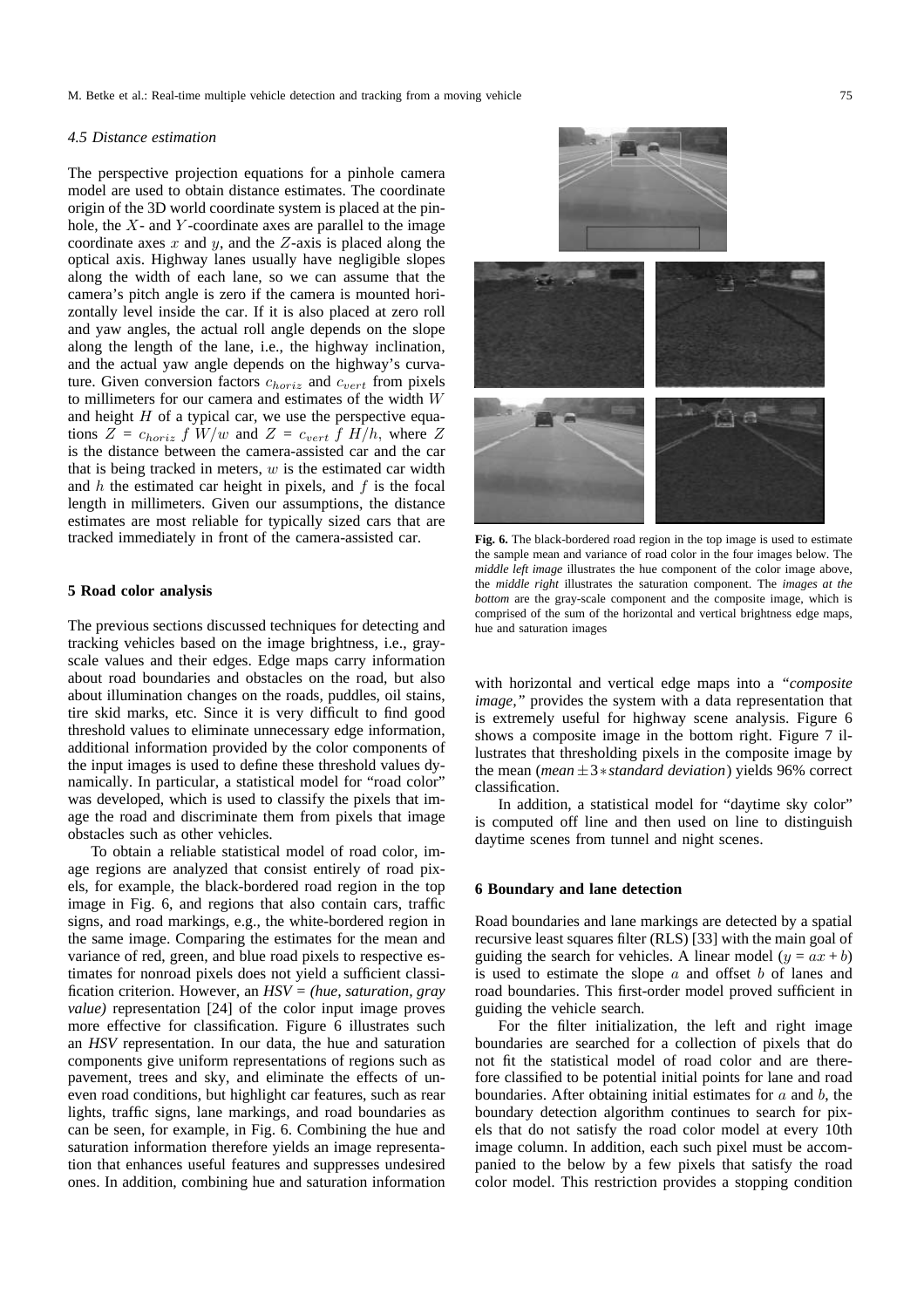

**Fig. 7.** The classification results on RGB and gray-scale images are shown at the top, the results for the composite image at the bottom. Pixels are shown in black if classified to be part of the road, in white if above and in gray if below the corresponding threshold *mean* ± 3 ∗ *standard deviation*. The RGB and gray-scale representations only yield 55% and 60% correct classification, respectively. Using the composite of hue, saturation and edge information, however, 96% of the pixels are classified correctly





**Fig. 8.** The RLS line and boundary detection

for the lane pixel search in cases where the lane is occluded by a vehicle. The search at each column is restricted to the points around the estimated y-position of the lane pixel and the search area depends on the current slope estimate of the line (a wide search area for large slope values, a narrow search area for small slope values). The RLS filter, given in Eqs. 1–7, updates the  $n$ -th estimate of the slope and offset  $\mathbf{\hat{w}}_n = (\hat{a}_n, \hat{b}_n)^T$  from the previous estimate  $\mathbf{\hat{w}}_{n-1}$  plus the a priori estimation error  $\xi_n$  that is weighted by a gain factor  $\mathbf{k}_n$ . It estimates the y-position of the next pixel on the boundary at a given x-position in the image.

The algorithm is initialized by setting  $P_0 = \delta^{-1}I$ ,  $\delta =$  $10^{-3}$ ,  $\varepsilon_0 = 0$ ,  $\hat{\mathbf{w}}_0 = (\hat{a}_0, \hat{b}_0)^T$ . For each iteration  $n =$  $1, 2, 3, \ldots$  corresponding to the 10 step intervals along the  $x$ -axis.

$$
\mathbf{u}_n = (x_n, 1)^T,\tag{1}
$$

$$
\mathbf{k}_n = \frac{\mathbf{P}_{n-1}\mathbf{u}_n}{1 + \mathbf{u}_n \mathbf{P}_{n-1}\mathbf{u}_n},\tag{2}
$$

$$
\xi_n = \hat{y}_n - \hat{\mathbf{w}}_{n-1}^t \mathbf{u}_n,\tag{3}
$$

$$
\hat{\mathbf{w}}_n = \hat{\mathbf{w}}_{n-1} + \mathbf{k}_n \xi_n,\tag{4}
$$

$$
e_n = \hat{y}_n - \hat{\mathbf{w}}_n^t \mathbf{u}_n,\tag{5}
$$

$$
\mathbf{P}_n = \mathbf{P}_{n-1} - \mathbf{k}_n \mathbf{u}_n^t \mathbf{P}_{n-1},\tag{6}
$$

$$
\varepsilon_n = \varepsilon_{n-1} + \xi_n e_n,\tag{7}
$$

where  $P_n = \Phi_n^{-1}$  is the inverse correlation matrix with  $\Phi_n = \sum_{i=1}^n \mathbf{u}_i \mathbf{u}_i^t + \delta \mathbf{I}$ , and  $\hat{y}_n$  is the estimated y-coordinate of a pixel on the boundary,  $e_n$  is the a posteriori estimation error, and  $\varepsilon_n$  is the cumulative error. The error parameters indicate immediately how well the data points represent a line and thus provide a condition to stop the search in case no new point can be found to fit the line with small error. Our RLS algorithm yields the exact recursive solution to the optimization problem

$$
\min_{\mathbf{w}_n} \left[ \delta \|\mathbf{w}_n\|^2 + \sum_{i=1}^n |y_i - \mathbf{w}_n^T \mathbf{u}_i|^2 \right],
$$
\n(8)

where the  $\delta ||\mathbf{w}_n||^2$  term results from the initialization  $\mathbf{P}_0 =$  $\delta^{-1}$ **I**. Without recursive filtering, the least squares solution would have to be recomputed every time a new lane point is found, which is time consuming.

The image in Fig. 8 illustrates the detected lane and boundary points as black "+" symbols and shows the lines fitted to these points. The graph shows the slope of lane 2, updated after each new lane point is detected.

# **7 Experimental results**

The analyzed data consists of more than 1 h of RGB and gray-scale video taken on American and German highways and city expressways during the day and at night. The city expressway data included tunnel sequences. The images are evaluated in both hard and soft real time in the laboratory. A Sony CCD video camera is connected to a 200-MHz Pentium PC with a Matrox Meteor image capture board, and the recorded video data is played back and processed in real time. Table 1 provides some of the timing results of our vision algorithms. Some of the vehicles are tracked for several minutes, others disappear quickly in the distance or are occluded by other cars.

Processing each image frame takes 68 ms on average; thus, we achieve a frame rate of approximately 14.7 frames per second. The average amount of processing time per algorithm step is summarized in Table 2. To reduce computation costs, the steps are not computed for every frame.

Table 3 reports a subset of the results for our German and American highway data using Maruti's virtual runtime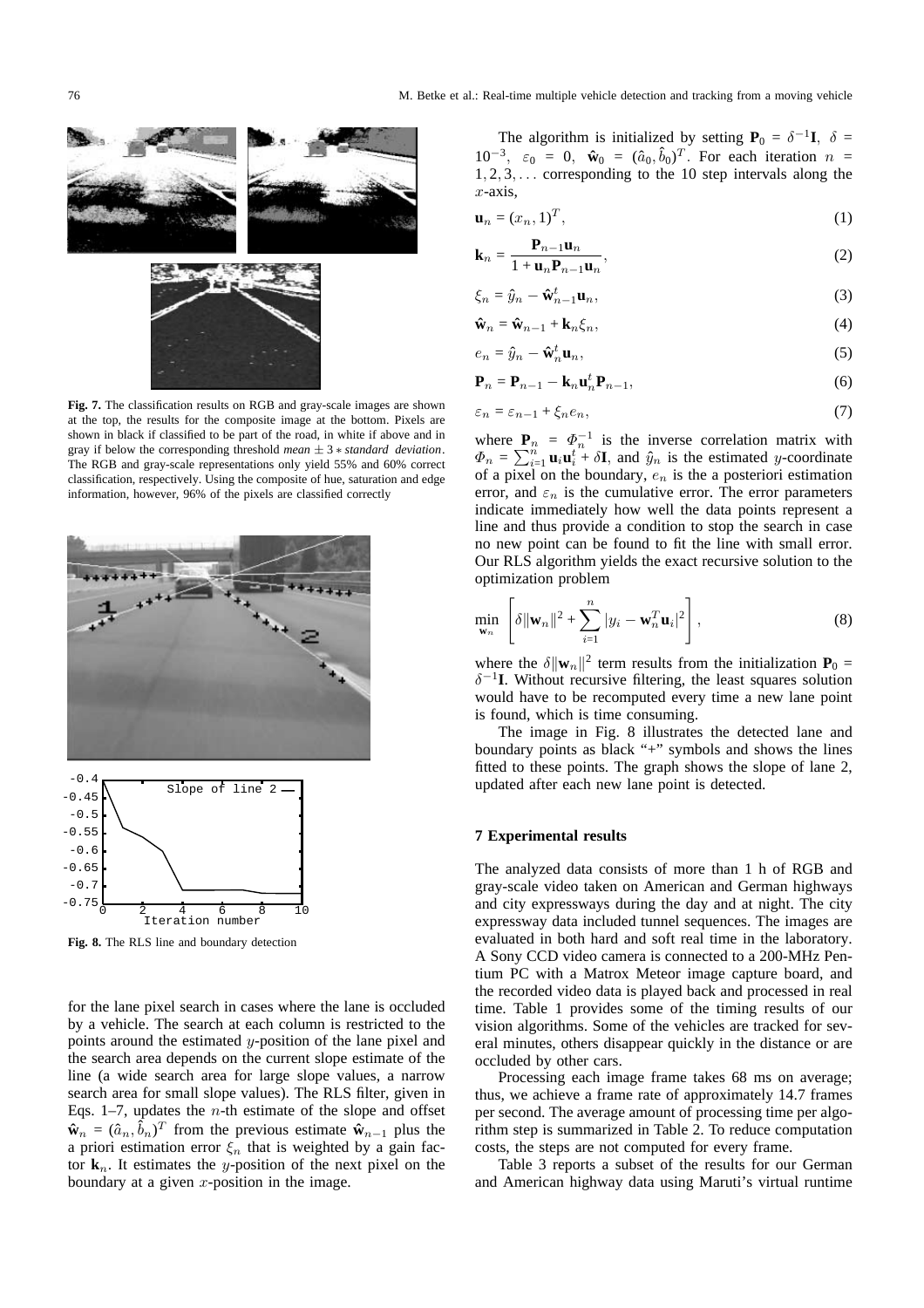



**Fig. 9.** Example of an image sequence in which cars are recognized and tracked. At the top, images are shown with their frame numbers in their lower right corners. The *black rectangles* show regions within which moving objects are detected. The corners of these objects are shown as *crosses*. The rectangles and crosses turn white when the system recognizes these objects to be cars. The graph at the bottom shows the  $x$ -coordinates of the positions of the three recognized cars

#### **Table 1.** Duration of vehicle tracking

| Tracking time | No. of<br>vehicles | Average | Step                         | Time<br>$1 - 32$ ms | Average time<br>$14 \text{ ms}$ |
|---------------|--------------------|---------|------------------------------|---------------------|---------------------------------|
|               |                    | time    | Searching for potential cars |                     |                                 |
| $<$ 1 min     | 41                 | 20 s    | Feature search in window     | $2 - 22$ ms         | $13 \text{ ms}$                 |
| $1-2$ min     |                    | 90 s    | Obtaining template           | $1-4$ ms            | $2 \text{ ms}$                  |
| $2-3$ min     | 6                  | 143s    | Template match               | $2 - 34$ ms         | $7 \text{ ms}$                  |
| $3-7$ min     |                    | 279 s   | Lane detection               | $15 - 23$ ms        | $18$ ms                         |

environment. During this test, a total of 48 out of 56 cars are detected and tracked successfully. Since the driving speed on American highways is much slower than on German high-

**Table 2.** Average processing time

ways, less motion is detectable from one image frame to the next and not as many frames need to be processed.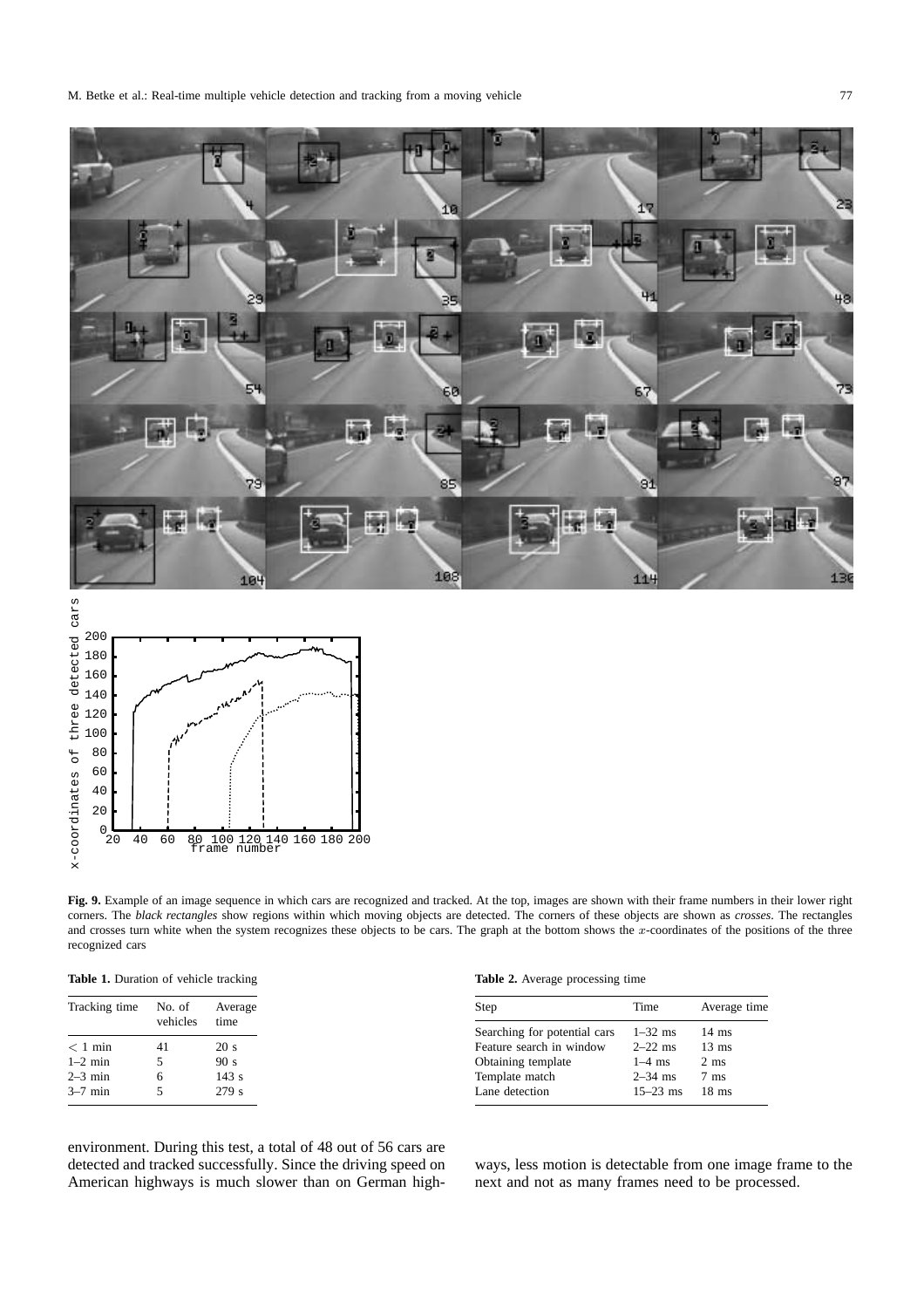

Fig. 10. Analysis of the sequence in Fig. 9: The graphs at the left illustrate the y-coordinates of the top and bottom and the x-coordinates of the left and right corners of the tracking windows of processes 0, 1, and 2, respectively. In the beginning, the processes are created several times to track potential cars, but are quickly terminated, because the tracked objects are recognized not to be cars. The graphs at the right show the credit and penalty values associated with each process and whether the process has detected a car. A tracking process terminates after its accumulated penalty values exceed its accumulated credit values. As seen in the top graphs and in Fig. 9, process 0 starts tracking the first car in frame 35 and does not recognize the right and left car sides properly in frames 54 and 79. Because the car sides are found to be too close to each other, penalties are assessed in frames 54 and 79

| Data origin                                                                     | German<br>ca. 5572            |                               | American<br>9670               |  |
|---------------------------------------------------------------------------------|-------------------------------|-------------------------------|--------------------------------|--|
| Total number of frames                                                          |                               |                               |                                |  |
| No. of frames processed (in parentheses:<br>results normalized for every frame) | every 2nd                     | every 6th                     | every 10th                     |  |
| Detected and tracked cars                                                       | 23                            | 20                            | 25                             |  |
| Cars not tracked                                                                | 5                             | 8                             | 3                              |  |
| Size of detected cars (in pixels)                                               | $10 \times 10 - 80 \times 80$ | $10 \times 10 - 80 \times 80$ | $20 \times 20 - 100 \times 80$ |  |
| Avg. No. of frames during tracking                                              | 105.6 (211.2)                 | 30.6 (183.6)                  | 30.1(301)                      |  |
| Avg. No. of frames until car tracked                                            | 14.4 (28.8)                   | 4.6(27.6)                     | 4.5(45)                        |  |
| Avg. No. of frames until stable detection                                       | 7.3(14.6)                     | 3.7(22.2)                     | 2.1(21)                        |  |
| False alarms                                                                    | 3                             | 2                             | 3                              |  |

**Table 3.** Detection and tracking results on gray-scale video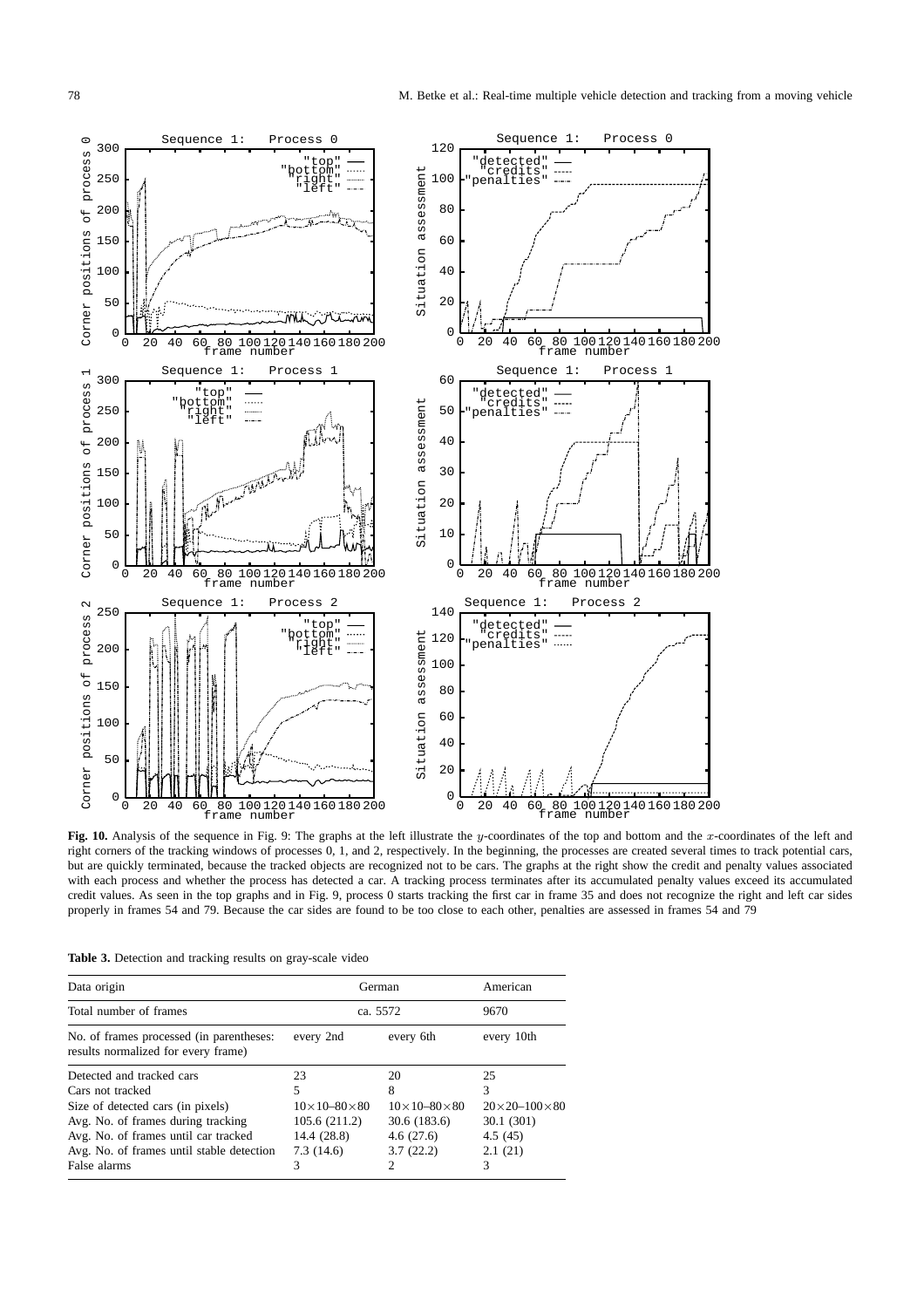M. Betke et al.: Real-time multiple vehicle detection and tracking from a moving vehicle 79



**Fig. 11.** Detecting and tracking two cars on a snowy highway. In frame 3, the system determines that the data is taken at daytime. The *black rectangles* show regions within which moving objects are detected. *Gray crosses* indicate the top of the cars and *white crosses* indicate the bottom left and right car corners and rear light positions. The rectangles and crosses turn white when the system recognizes these objects to be cars. Underneath the middle image row, one of the tracking processes is illustrated in three ways: on the left, the vertical edge map of the tracked window is shown, in the middle, pixels identified not to belong to the road, but instead to an obstacle, are shown in white, and on the right, the most recent template used to compute the normalized correlation is shown. The text underneath shows the most recent correlation coefficient and distance estimate. The three graphs underneath the image sequence show position estimates. The left graph shows the x-coordinates of the left and right side of the left tracked car ("l" and "r") and the x-coordinates of its left and right rear lights ("ll" and "rl"). The middle graph shows the y-coordinates of the bottom side of the left tracked car ("*car bottom*") and the y-coordinates of its left and right rear lights ("*rear lights*"). The right graph shows the distance estimates for both cars

Figure 9 shows how three cars are recognized and tracked in an image sequence taken on a German highway. The graphs in Fig. 10 illustrate how the tracking processes are analyzed. Figures 11 and 12 show results for sequences in reduced visibility due to snow, night driving, and a tunnel. These sequences were taken on an American highway and city expressway.

The lane and road boundary detection algorithm was tested by visual inspection on 14 min. of data taken on a two-lane highway under light-traffic conditions at daytime. During about 75% of the time, all the road lanes or boundaries are detected and tracked (three lines); during the remaining time, usually only one or two lines are detected.

# **8 Discussion and conclusions**

We have developed and implemented a hard real-time vision system that recognizes and tracks lanes, road boundaries, and multiple vehicles in videos taken from a car driving on German and American highways. Our system is able to run in real time with simple, low-cost hardware. All we rely on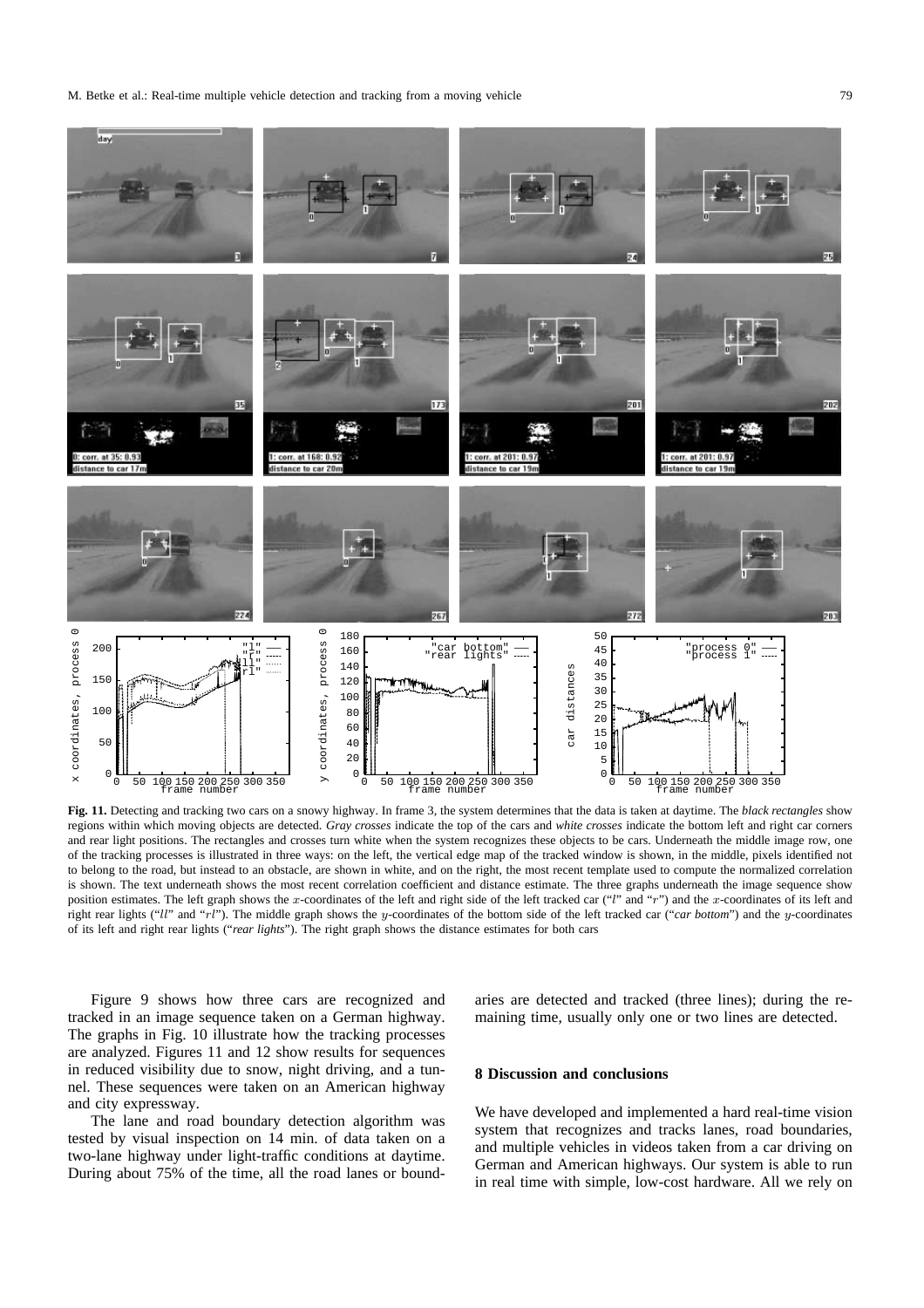

Fig. 12. Detecting and tracking cars at night and in a tunnel (see caption of previous figure for color code). The cars in front of the camera-assisted car are detected and tracked reliably. The front car is detected and identified as a car at frame 24 and tracked until frame 260 in the night sequence, and identified at frame 14 and tracked until frame 258 in the tunnel sequence. The size of the cars in the other lanes are not detected correctly (frame 217 in night sequence and frame 194 in tunnel sequence)

is an ordinary video camera and a PC with an image capture board.

The vision algorithms employ a combination of brightness, hue and saturation information to analyze the highway scene. Highway lanes and boundaries are detected and tracked using a recursive least squares filter. The highway scene is segmented into regions of interest, the "tracking windows," from which vehicle templates are created on line and evaluated for symmetry in real time. From the tracking and motion history of these windows, the detected features and the correlation and symmetry results, the system infers whether a vehicle is detected and tracked. Experimental results demonstrate robust, real-time car recognition and tracking over thousands of image frames, unless the system encounters uncooperative conditions, e.g., too little brightness contrast between the cars and the background, which sometime occurs at daytime, but often at night, and in very congested traffic. Under reduced visibility conditions, the system works well on snowy highways, at night when the background is uniformly dark, and in certain tunnels. However, at night on city expressways, when there are many city lights in the background, the system has problems finding vehicle outlines and distinguishing vehicles on the road from obstacles in the background. Traffic congestion worsens the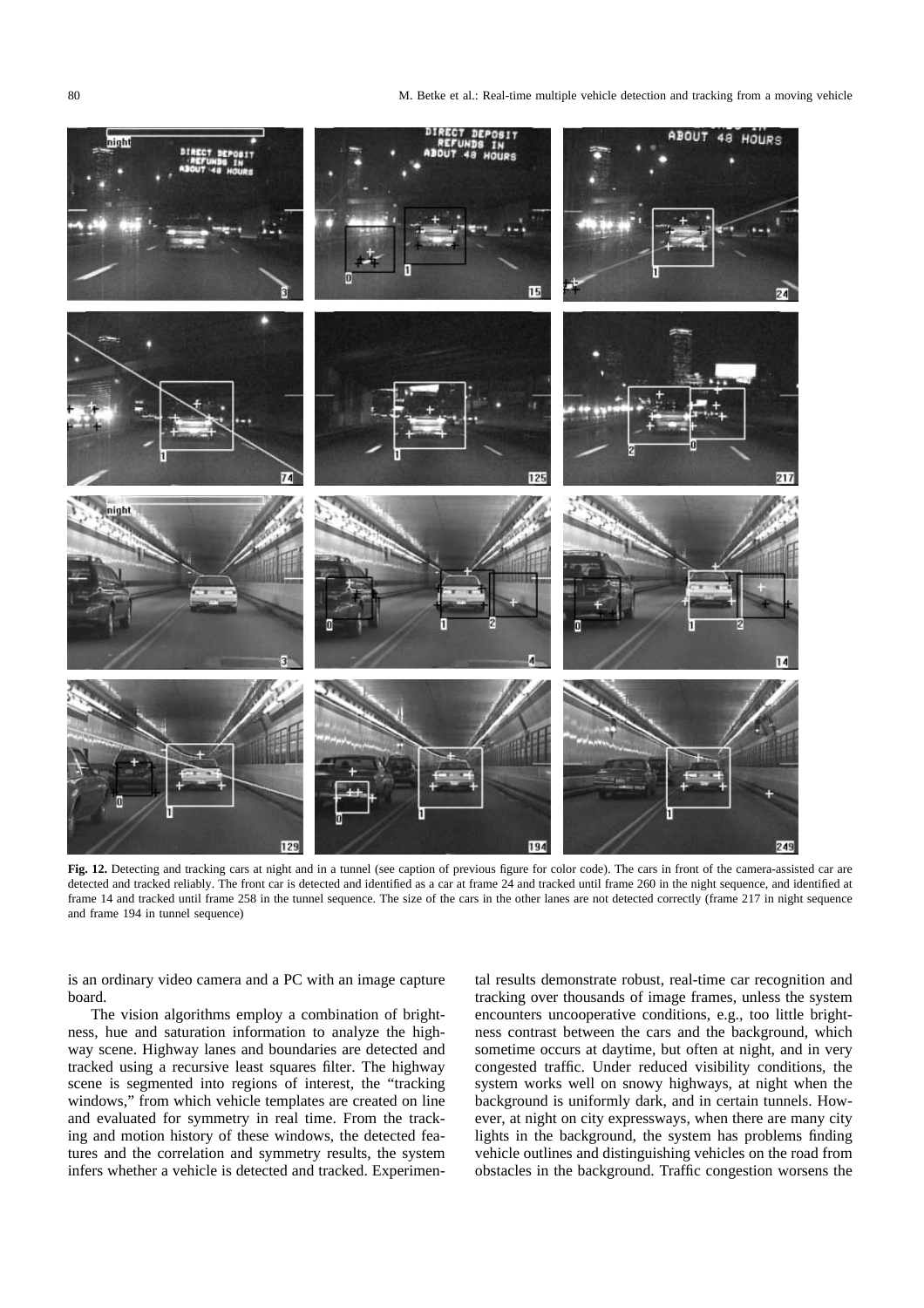problem. However, even in these extremely difficult conditions, the system usually finds and track the cars that are directly in front of the camera-assisted car and only misses the cars or misidentifies the sizes of the cars in adjacent lanes. If a precise 3D site model of the adjacent lanes and the highway background could be obtained and incorporated into the system, more reliable results in these difficult conditions could be expected.

*Acknowledgements.* The authors thank Prof. Ashok Agrawala and his group for support with the Maruti operating system and the German Department of Transportation for providing the European data. The first author thanks her Boston College students Huan Nguyen for implementing the break-light detection algorithm, and Dewin Chandra and Robert Hatcher for helping to collect and digitize some of the data.

#### **References**

- 1. Aste M, Rossi M, Cattoni R, Caprile B (1998) Visual routines for realtime monitoring of vehicle behavior. Mach Vision Appl, 11:16–23
- 2. Batavia P, Pomerleau D, Thorpe C (1997) Overtaking vehicle detection using implicit optical flow. In: Proceedings of the IEEE Conference on Intelligent Transportation Systems, Boston, Mass., November 1997, p 329
- 3. Behringer R, Hötzel S (1994) Simultaneous estimation of pitch angle and lane width from the video image of a marked road. In: Proceedings of IEEE/RSJ/GI International Conference on Intelligent Robots and Systems, Munich, Germany, September 1994, pp 966–973
- 4. Bertozzi M, Broggi A (1997) Vision-based vehicle guidance. IEEE Comput 30(7), pp 49–55
- 5. Bertozzi M, Broggi A (1998) GOLD: A parallel real-time stereo vision system for generic obstacle and lane detection. IEEE Trans Image Process, 7(1):62–81
- 6. Betke M, Haritaoglu E, Davis L (1996) Multiple vehicle detection and tracking in hard real time. In Proceedings of the Intelligent Vehicles Symposium, Tokyo, Japan, September 1996. IEEE Industrial Electronics Society, Piscataway, N.J., pp 351–356
- 7. Betke M, Haritaoglu E, Davis LS (1997) Highway scene analysis in hard real time. In: Proceedings of the IEEE Conference on Intelligent Transportation Systems, Boston, Mass., November 1997, p 367
- 8. Betke M, Makris NC (1995) Fast object recognition in noisy images using simulated annealing. In: Proceedings of the Fifth International Conference on Computer Vision, Cambridge, Mass., June 1995. IEEE Computer Society, Piscataway, N.J., pp 523–530
- 9. Betke M, Makris NC (1998) Information-conserving object recognition. In: Proceedings of the Sixth International Conference on Computer Vision, Mumbai, India, January 1998. IEEE Computer Society, Piscataway, N.J., pp 145–152
- 10. Betke M, Nguyen H (1998) Highway scene analysis from a moving vehicle under reduced visibility conditions. In: Proceedings of the International Conference on Intelligent Vehicles, Stuttgart, Germany, October 1998. IEEE Industrial Electronics Society, Piscataway, N.J., pp 131–136
- 11. Beymer D, Malik J (1996) Tracking vehicles in congested traffic. In: Proceedings of the Intelligent Vehicles Symposium, Tokyo, Japan, 1996. IEEE Industrial Electronics Society, Piscataway, N.J., pp 130– 135
- 12. Beymer D, McLauchlan P, Coifman B, Malik J (1997) A real-time computer vision system for measuring traffic parameters. In: Proceedings of the IEEE Computer Vision and Pattern Recognition Conference, Puerto Rico, June 1997. IEEE Computer Society, Piscataway, N.J., pp 495–501
- 13. Bohrer S, Zielke T, Freiburg V (1995) An integrated obstacle detection framework for intelligent cruise control on motorways. In: Proceedings of the Intelligent Vehicles Symposium, Detroit, MI, 1995. IEEE Industrial Electronics Society, Piscataway, N.J., pp 276–281
- 14. Broggi A (1995) Parallel and local feature extraction: A real-time approach to road boundary detection. IEEE Trans Image Process, 4(2):217–223
- 15. Broggi A, Bertozzi M, Fascioli A (1999) The 2000 km test of the ARGO vision-based autonomous vehicle. IEEE Intell Syst, 4(2):55– 64
- 16. Broggi A, Bertozzi M, Fascioli A, Conte G (1999) Automatic Vehicle Guidance: The Experience of the ARGO Autonomous Vehicle. World Scientific, Singapore
- 17. Crisman JD, Thorpe CE (1993) SCARF: A color vision system that tracks roads and intersections. IEEE Trans Robotics Autom, 9:49–58
- 18. Dellaert F, Pomerleau D, Thorpe C (1998) Model-based car tracking integrated with a road-follower. In: Proceedings of the International Conference on Robotics and Automation, May 1998, IEEE Press, Piscataway, N.J., pp 197–202
- 19. Dellaert F, Thorpe C (1997) Robust car tracking using Kalman filtering and Bayesian templates. In: Proceedings of the SPIE Conference on Intelligent Transportation Systems, Pittsburgh, Pa, volume 3207, SPIE, 1997, pp 72–83
- 20. Dickmanns ED, Graefe V (1988) Applications of dynamic monocular machine vision. Mach Vision Appl 1(4):241–261
- 21. Dickmanns ED, Graefe V (1988) Dynamic monocular machine vision. Mach Vision Appl 1(4):223–240
- 22. Dickmanns ED, Mysliwetz BD (1992) Recursive 3-D road and relative ego-state recognition. IEEE Trans Pattern Anal Mach Intell 14(2):199– 213
- 23. Fathy M, Siyal MY (1995) A window-based edge detection technique for measuring road traffic parameters in real-time. Real-Time Imaging 1(4):297–305
- 24. Foley JD, van Dam A, Feiner SK, Hughes JF (1996) Computer Graphics: Principles and Practice. Addison-Wesley, Reading, Mass.
- 25. Franke U, Böttinger F, Zomoter Z, Seeberger D (1995) Truck platooning in mixed traffic. In: Proceedings of the Intelligent Vehicles Symposium, Detroit, MI, September 1995. IEEE Industrial Electronics Society, Piscataway, N.J., pp 1–6
- 26. Gengenbach V, Nagel H-H, Heimes F, Struck G, Kollnig H (1995) Model-based recognition of intersection and lane structure. In: Proceedings of the Intelligent Vehicles Symposium, Detroit, MI, September 1995. IEEE Industrial Electronics Society, Piscataway, N.J., pp 512– 517
- 27. Giachetti A, Cappello M, Torre V (1995) Dynamic segmentation of traffic scenes. In: Proceedings of the Intelligent Vehicles Symposium, Detroit, MI, September 1995. IEEE Computer Society, Piscataway, N.J., pp 258–263
- 28. Gil S, Milanese R, Pun T (1996) Combining multiple motion estimates for vehicle tracking. In: Lecture Notes in Computer Science. Vol. 1065: Proceedings of the 4th European Conference on Computer Vision, volume II, Springer, Berlin Heidelberg New York, April 1996, pp 307–320
- 29. Gillner WJ (1995) Motion based vehicle detection on motorways. In: Proceedings of the Intelligent Vehicles Symposium, Detroit, MI, September 1995. IEEE Industrial Electronics Society, Piscataway, N.J., pp 483–487
- 30. Graefe V, Efenberger W (1996) A novel approach for the detection of vehicles on freeways by real-time vision. In: Proceedings of the Intelligent Vehicles Symposium, Tokyo, Japan, 1996. IEEE Industrial Electronics Society, Piscataway, N.J., pp 363–368
- 31. Haga T, Sasakawa K, Kuroda S (1995) The detection of line boundary markings using the modified spoke filter. In: Proceedings of the Intelligent Vehicles Symposium, Detroit, MI, September 1995. IEEE Industrial Electronics Society, Piscataway, N.J., pp 293–298
- 32. Hansson HA, Lawson HW, Strömberg M, Larsson S (1996) BASE-MENT: A distributed real-time architecture for vehicle applications. Real-Time Systems 11:223–244
- 33. Haykin S (1991) Adaptive Filter Theory. Prentice Hall
- 34. Hsu J-C, Chen W-L, Lin R-H, Yeh EC (1997) Estimations of previewd road curvatures and vehicular motion by a vision-based data fusion scheme. Mach Vision Appl 9:179–192
- 35. Ikeda I, Ohnaka S, Mizoguchi M (1996) Traffic measurement with a roadside vision system – individual tracking of overlapped vehicles. In: Proceedings of the 13th International Conference on Pattern Recognition, volume 3, pp 859–864
- 36. Jochem T, Pomerleau D, Thorpe C (1995) Vision guided lanetransition. In: Proceedings of the Intelligent Vehicles Symposium,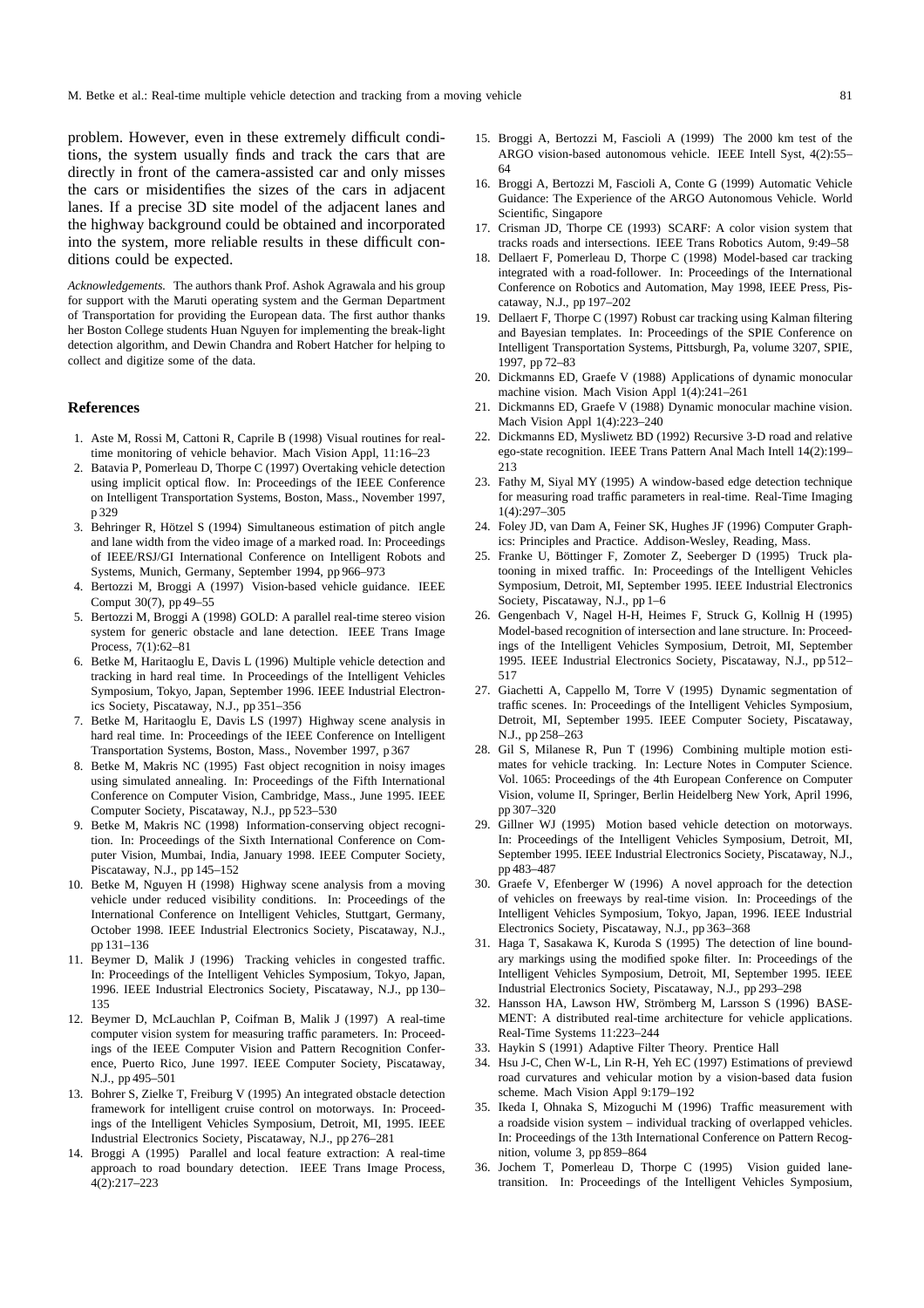Detroit, Mich., September 1995. IEEE Industrial Electronics Society, Piscataway, N.J., pp 30–35

- 37. Kalinke T, Tzomakas C, von Seelen W (1998) A texture-based object detection and an adaptive model-based classification. In: Proceedings of the International Conference on Intelligent Vehicles, Stuttgart, Germany, October 1998. IEEE Industrial Electronics Society, Piscataway, N.J., pp 143–148
- 38. Kaminski L, Allen J, Masaki I, Lemus G (1995) A sub-pixel stereo vision system for cost-effective intelligent vehicle applications. In: Proceedings of the Intelligent Vehicles Symposium, Detroit, Mich., September 1995. IEEE Industrial Electronics Society, Piscataway, N.J., pp 7–12
- 39. Kluge K, Johnson G (1995) Statistical characterization of the visual characteristics of painted lane markings. In: Proceedings of the Intelligent Vehicles Symposium, Detroit, Mich., September 1995. IEEE Industrial Electronics Society, Piscataway, N.J., pp 488–493
- 40. Kluge K, Lakshmanan S (1995) A deformable-template approach to line detection. In: Proceedings of the Intelligent Vehicles Symposium, Detroit, Mich., September 1995. IEEE Industrial Electronics Society, Piscataway, N.J., pp 54–59
- 41. Koller D, Weber J, Malik J (1994) Robust multiple car tracking with occlusion reasoning. In: Lecture Notes in Computer Science. Vol. 800: Proceedings of the 3rd European Conference on Computer Vision, volume I, Springer, Berlin Heidelberg New York, May 1994, pp 189– 196
- 42. Krüger W (1999) Robust real-time ground plane motion compensation from a moving vehicle. Machine Vision and Applications, 11(4):203– 212
- 43. Krüger W, Enkelmann W, Rössle S (1995) Real-time estimation and tracking of optical flow vectors for obstacle detection. In: Proceedings of the Intelligent Vehicles Symposium, Detroit, Mich., September 1995. IEEE Industrial Electronics Society, Piscataway, N.J., pp 304–309
- 44. Luong Q, Weber J, Koller D, Malik J (1995) An integrated stereobased approach to automatic vehicle guidance. In: Proceedings of the International Conference on Computer Vision, Cambridge, Mass., 1995. IEEE Computer Society, Piscataway, N.J., pp 52–57
- 45. Marmoiton F, Collange F, Derutin J-P, Alizon J (1998) 3D localization of a car observed through a monocular video camera. In: Proceedings of the International Conference on Intelligent Vehicles, Stuttgart, Germany, October 1998. IEEE Industrial Electronics Society, Piscataway, N.J., pp 189–194
- 46. Masaki I (ed.) (1992) Vision-based Vehicle Guidance. Springer, Berlin Heidelberg New York
- 47. Maurer M, Behringer R, Fürst S, Thomarek F, Dickmanns ED (1996) A compact vision system for road vehicle guidance. In: Proceedings of the 13th International Conference on Pattern Recognition, volume 3, pp 313–317
- 48. NavLab, Robotics Institute, Carnegie Mellon University. http://www.ri.cmu.edu/labs/lab 28.html.
- 49. Ninomiya Y, Matsuda S, Ohta M, Harata Y, Suzuki T (1995) A realtime vision for intelligent vehicles. In: Proceedings of the Intelligent Vehicles Symposium, Detroit, Mich., September 1995. IEEE Industrial Electronics Society, Piscataway, N.J., pp 101–106
- 50. Noll D, Werner M, von Seelen W (1995) Real-time vehicle tracking and classification. In: Proceedings of the Intelligent Vehicles Symposium, Detroit, Mich., September 1995. IEEE Industrial Electronics Society, Piscataway, N.J., pp 101–106
- 51. Pomerleau D (1995) RALPH: Rapidly adapting lateral position handler. In: Proceedings of the Intelligent Vehicles Symposium, Detroit, Mich., 1995. IEEE Industrial Electronics Society, Piscataway, N.J., pp 506–511
- 52. Pomerleau D (1997) Visibility estimation from a moving vehicle using the RALPH vision system. In: Proceedings of the IEEE Conference on Intelligent Transportation Systems, Boston, Mass., November 1997, p 403
- 53. Redmill KA (1997) A simple vision system for lane keeping. In: Proceedings of the IEEE Conference on Intelligent Transportation Systems, Boston, Mass., November 1997, p 93
- 54. Regensburger U, Graefe V (1994) Visual recognition of obstacles on roads. In: IEEE/RSJ/GI International Conference on Intelligent Robots and Systems, Munich, Germany, September 1994, pp 982–987
- 55. Rojas JC, Crisman JD (1997) Vehicle detection in color images. In: Proceedings of the IEEE Conference on Intelligent Transportation Systems, Boston, Mass., November 1997, p 173
- 56. Saksena MC, da Silva J, Agrawala AK (1994) Design and implementation of Maruti-II. In: Sang Son (ed.) Principles of Real-Time Systems. Prentice-Hall, Englewood Cliffs, N.J.
- 57. Schneiderman H, Nashman M, Wavering AJ, Lumia R (1995) Visionbased robotic convoy driving. Machine Vision and Applications 8(6):359–364
- 58. Smith SM (1995) ASSET-2: Real-time motion segmentation and shape tracking. In: Proceedings of the International Conference on Computer Vision, Cambridge, Mass., 1995. IEEE Computer Society, Piscataway, N.J., pp 237–244
- 59. Thomanek F, Dickmanns ED, Dickmanns D (1994) Multiple object recognition and scene interpretation for autonomous road vehicle guidance. In: Proceedings of the Intelligent Vehicles Symposium, Paris, France, 1994. IEEE Industrial Electronics Society, Piscataway, N.J., pp 231–236
- 60. Thorpe CE (ed.) (1990) Vision and Navigation. The Carnegie Mellon Navlab. Kluwer Academic Publishers, Boston, Mass.
- 61. Willersinn D, Enkelmann W (1997) Robust obstacle detection and tracking by motion analysis. In: Proceedings of the IEEE Conference on Intelligent Transportation Systems, Boston, Mass., November 1997, p 325
- 62. Williamson T, Thorpe C (1999) A trinocular stereo system for highway obstacle detection. In: Proceedings of the International Conference on Robotics and Automation. IEEE, Piscataway, N.J.
- 63. Zielke T, Brauckmann M, von Seelen W (1993) Intensity and edge-based symmetry detection with an application to car-following. CVGIP: Image Understanding 58:177–190



**Margrit Betke's** research area is computer vision, in particular, object recognition, medical imaging, real-time systems, and machine learning. Prof. Betke received her Ph. D. and S. M. degrees in Computer Science and Electrical Engineering from the Massachusetts Institute of Technology in 1995 and 1992, respectively. After completing her Ph. D. thesis on "Learning and Vision Algorithms for Robot Navigation," at MIT, she spent 2 years as a Research Associate in the Institute for Advanced Computer Studies at the University of Maryland. She was also affiliated with the Computer Vision Laboratory of the Cen-

ter for Automation Research at UMD. She has been an Assistant Professor at Boston College for 3 years and is a Research Scientist at the Massachusetts General Hospital and Harvard Medical School. In July 2000, she will join the Computer Science Department at Boston University.